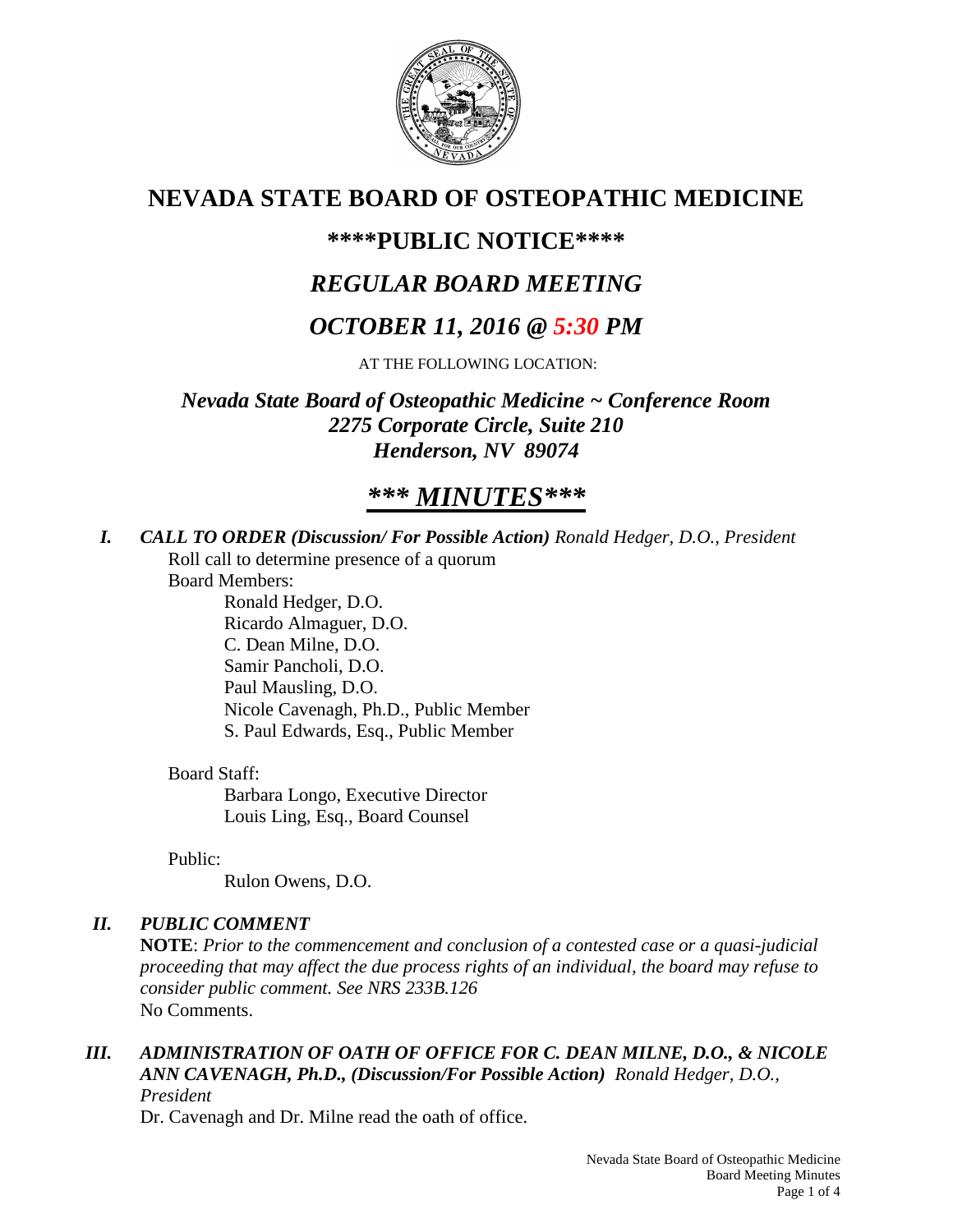*IV. APPROVAL OF BOARD MEETING OPEN MINUTES FROM SEPTEMBER 13, 2016, (Discussion/For Possible Action) Ronald Hedger, D.O., President* A motion was made by Dr. Cavenagh to approve the minutes from 09/13/16, seconded by Dr. Pancholi; there being no discussion, the minutes were approved by the Board.

### *V. CONSENT AGENDA TO GRANT LICENSURE FOR OSTEOPATHIC PHYSICIANS & PHYSICIAN ASSISTANTS (Discussion/ For Possible Action) Ronald Hedger, D.O., President*

Under this item the Board may consider the recommendations of the Executive Director and/or President to grant licensure to the below listed applicants. The Board may remove any applicant's name from the consent motion, but may not discuss the contents of the application for licensure without the applicant present following proper notice pursuant to the open meeting law.

Consent agenda to grant FULL LICENSURE to the following applicants:

#### **Osteopathic Physician Name Specialty**

Michael Allswede, D.O. Emergency Medicine Sarah Hallberg, D.O. Internal Medicine Anthony Ho, D.O. Emergency Medicine Victor Kim, D.O. **Family Medicine** Eli Neiman, D.O. Neurology Takesh Sazmand, D.O. Diagnostic Radiology Nachman Ullman, D.O. Pediatrics Jennifer Vidal, D.O. Pediatrics

Jared Johnson, PA-C John Gull, D.O. Timothy Knauff, PA-C Govind Koka, D.O.

## **Special Licenses NRS.633.411**:

**Physician Assistant Supervising Physician** Heather Marcin, PA-C<br>Stefan Franciosa, D.O.

Andrew Ketner, D.O. UNSOM – Orthopedic Surgery Jason Wiechert, D.O. UNSOM – Orthopedic Surgery

A motion was made by Dr. Milne to approve the above licensees as listed above, seconded by Dr. Cavenagh, there being no discussion; the licenses were approved by the Board.

#### *VI. FULL LICENSURE FOR OSTEOPATHIC PHYSICIAN RULON OWEN, D.O., (personal appearance), (Discussion/For Possible Action/Board may go into closed* **session** *pursuant to NRS 241.030 to move to a closed session because the discussion will have to do with this applicant's character, alleged misconduct, professional competence, or similar items). Ronald Hedger, D.O., President*

Dr. Hedger asked if Dr. Owen would like to go into a closed session. He opted for an open session. Dr. Hedger asked Dr. Owen to explain the issue with the California Board. Dr. Owen explained his disciplinary action in California. Several Board members asked questions which Dr. Owen answered. Dr. Hedger made a motion to grant licensure to Dr. Owen, seconded by Dr. Mausling, there being no discussion; the motion was approved.

## *VII. + CONSIDERATION/APPROVAL OF SETTLEMENT AGREEMENT AND ORDER REGARDING TERRY McANALLEN, D.O., IBM C. DEAN MILNE, D.O.,*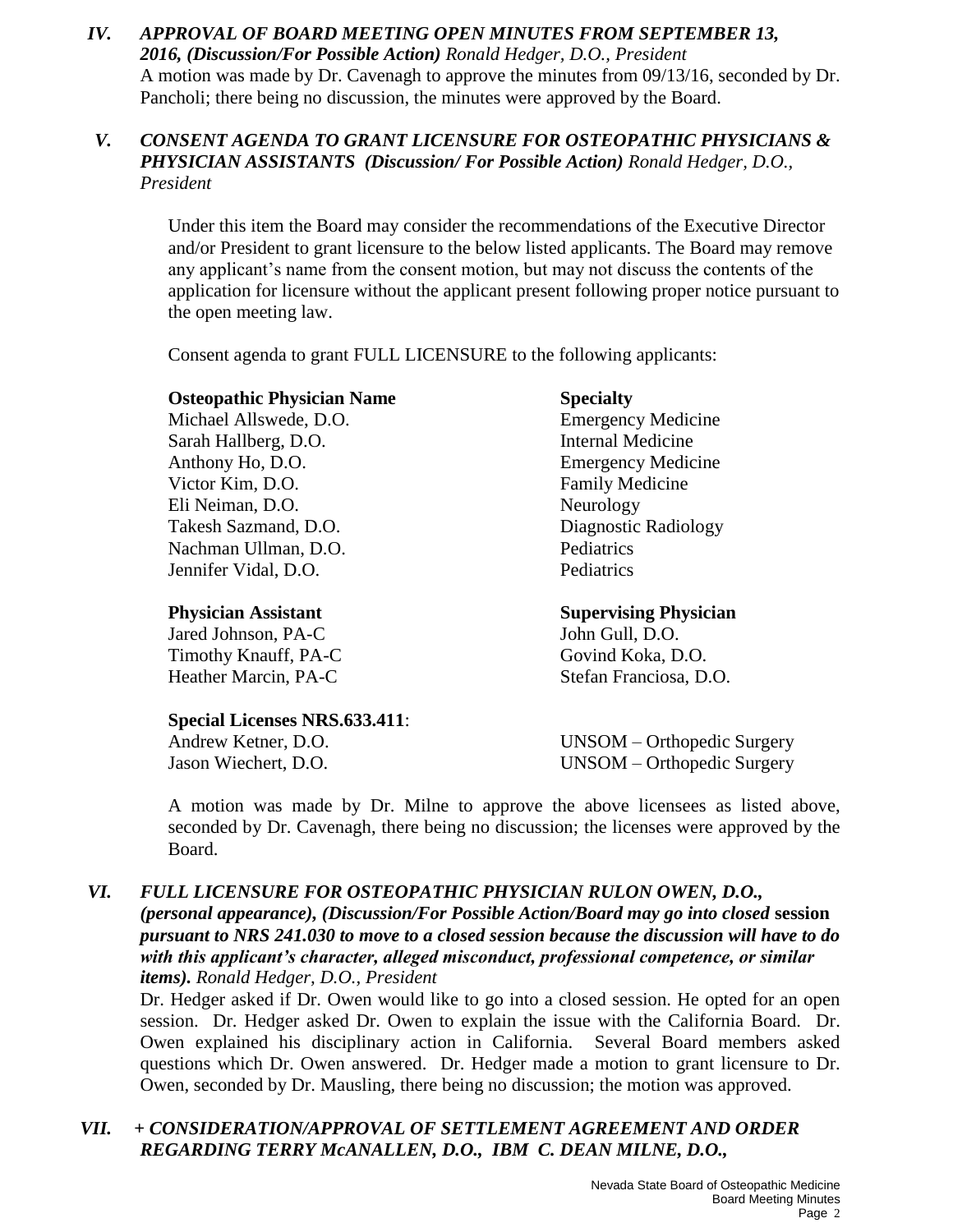*(Discussion/For Possible Action/Board may go into closed* **session** *pursuant to NRS 241.030 to move to a closed session because the discussion will have to do with this applicant's character, alleged misconduct, professional competence, or similar items). Ronald Hedger, D.O., President*

Mr. Ling explained the settlement agreement on Dr. McAnallen. He has been ordered to pay fees and costs of \$175, a fine of \$2,500 for a total of \$2,675.00. A motion was made by Dr. Hedger to approve the order and settlement agreement on Dr. McAnallen, seconded by Dr. Mausling, there being no discussion; the settlement agreement was approved. The IBM was recused from voting. Mr. Edwards recused himself from voting.

*VIII. + CONSIDERATION/APPROVAL OF SETTLEMENT AGREEMENT AND ORDER REGARDING GARY MANLEY, P.A., IBM C. PAUL MAUSLING, D.O., (Discussion/For Possible Action/Board may go into closed* **session** *pursuant to NRS 241.030 to move to a closed session because the discussion will have to do with this applicant's character, alleged misconduct, professional competence, or similar items). Ronald Hedger, D.O., President*

Mr. Ling explained the settlement agreement on PA Manley. He has been ordered to pay fees, costs, and a fine totaling \$3,800.00. A motion was made by Dr. Hedger to approve the order and settlement agreement on Dr. McAnallen, seconded by Dr. Mausling, there being no discussion; the settlement agreement was approved. The IBM was recused from voting. Mr. Edwards recused himself from the voting.

- *IX. DISCUSSION/PROGRESS REPORT FROM MONITOR ANDREW KIM, D.O., REGARDING DANIEL ROYAL, D.O., IN ACCORDANCE WITH THE SETTLEMENT AGREEMENT DATED APRIL 15, 2015, (Discussion/For Possible Action), Ronald Hedger, D.O., President* Ms. Longo presented Dr. Kim's third quarterly report on Dr. Royal as ordered by the Board.
- *X. DISCUSSION/ACTION OF REVIEW OF PRACTICE REGULATIONS PURSUANT TO NRS 233B.050(1)(d), (Discussion/For Possible Action) Ronald Hedger, D.O., President* Mr. Ling explained this agenda item. A motion was made by Mr. Edwards for no changes to this Board practice regulations, seconded by Dr. Cavenagh, there being no discussion; the motion was approved.
- *XI. CONSIDERATION/APPROVAL OF FY2015-16 AUDIT AS REQUIRED PER NRS 218G.400, (Discussion/For Possible Action) Ronald Hedger, D.O.,* A motion was made by Dr. Hedger to approve the audit, seconded by Dr. Milne, there being no discussion; the motion was approved.
- *XII. DISCUSSION OF POTENTIAL REGULATION TO COMPLY WITH THE INTERSTATE MEDICAL LICENSURE COMPACT, (Discussion/For Possible Action) Ronald Hedger, D.O., President*

Ms. Longo explained the status of the compact licensure. There may be a requirement to compose regulations regarding license requirements.

#### *XIII. DISCUSSION/ACTION OF 2017 MEETING DATES, (Discussion/For Possible Action), Ronald Hedger, D.O., President*

A motion was made by Dr. Hedger for the meetings to be the second Tuesday of each month at 5:30pm except for July, seconded by Mr. Edwards, and approved by the Board.

### *XIV. EXECUTIVE DIRECTOR'S REPORT*

- a. Financial
- b. Licensing